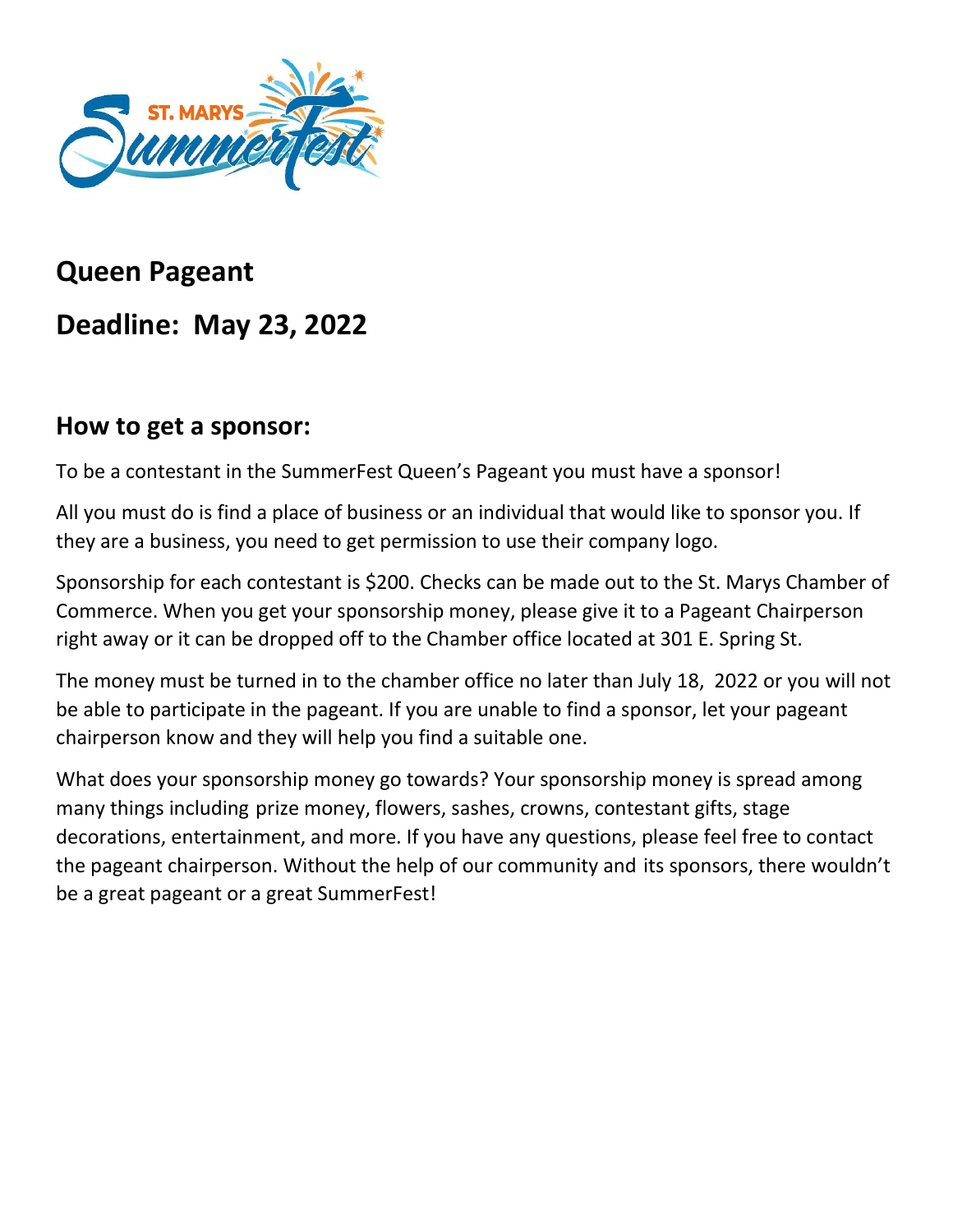

#### **Queen Pageant Deadline: May 23, 2022. St. Marys SummerFest Queen's Pageant Registration Entry Form**

**Event Location**: MHS Performing Arts Center **Event Date**: August 7, 2022

| Student Name: _________________ | Grade: $\Box$ 9 $\Box$ 10 $\Box$ 11 or $\Box$ 2022 Graduate                                                                                                                                                                    |  |                                                    |  |
|---------------------------------|--------------------------------------------------------------------------------------------------------------------------------------------------------------------------------------------------------------------------------|--|----------------------------------------------------|--|
| Address:__________              |                                                                                                                                                                                                                                |  |                                                    |  |
|                                 | State:                                                                                                                                                                                                                         |  | _____Zip:___________Cell Phone:___________________ |  |
|                                 |                                                                                                                                                                                                                                |  |                                                    |  |
| <b>Address:</b>                 |                                                                                                                                                                                                                                |  |                                                    |  |
|                                 | State: will be a state of the state of the state of the state of the state of the state of the state of the state of the state of the state of the state of the state of the state of the state of the state of the state of t |  | Zip: ___________                                   |  |
| Cell Phone: New York Phone:     |                                                                                                                                                                                                                                |  |                                                    |  |
|                                 |                                                                                                                                                                                                                                |  |                                                    |  |

Note: All future mailings are sent to the "student address" listed above. Please provide all information listed above. You Must list two personal or professional references that are not related to you and do not live with you below.

| 1.Name: |             | 2.Name: |             |  |
|---------|-------------|---------|-------------|--|
| Phone:  | Yrs. Known: | Phone:  | Yrs. Known: |  |

**Pageant Rules & Requirement**: Be a 2021-2022 freshman, sophomore, junior, senior at Memorial High School or a 2022 graduate of MHS. Be in good academic standing in all your classes with referral verification from your principal. Be able to attend all practices for the pageant. If you are selected to be queen or a member of the court you must be able to participate in all required pageant, SummerFest, and Chamber of Commerce activities. Find a place of business or individual who would like to sponsor you

**Agreement**: I have read and agree to adhere to the rules of this pageant as listed in this information. I also understand my entry will not be accepted unless given permission from my parent/guardian and sign by both parties.Any photographs taken of me or of anyone over who I am legal guardian become the sole property of the St. Marys Chamber of Commerce and the St. Marys SummerFest. Such photographs may be used at the St. Marys Chamber of Commerce and the St. Marys SummerFest's discretion without compensation to or prior approval from me.

**Student Signature:** 

|                                   | Date: |
|-----------------------------------|-------|
| <b>Parent/Guardian Signature:</b> |       |
|                                   | Date: |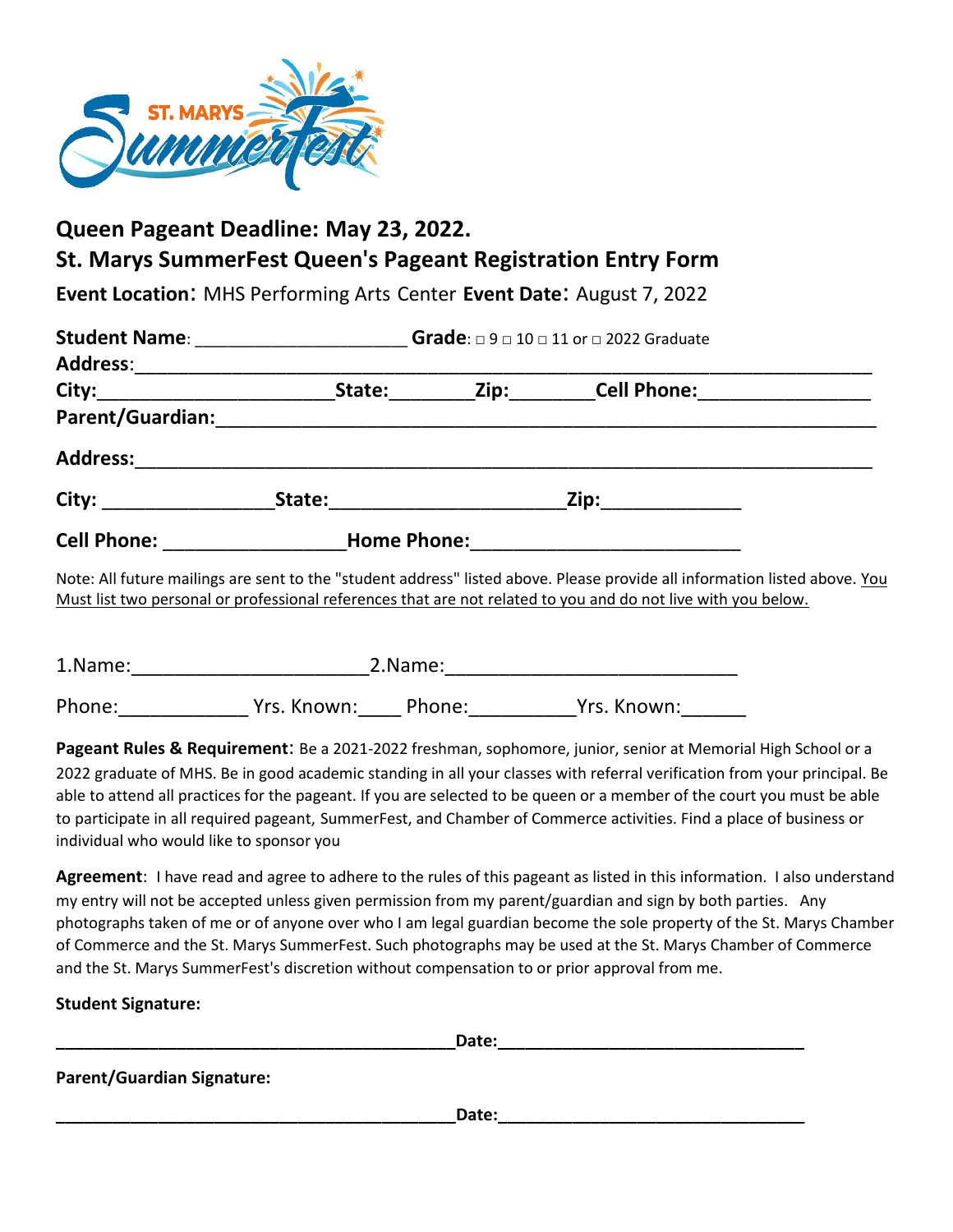

# **Queen Pageant Deadline: May 23, 2022**

#### **SummerFest Pageant Rules and Requirements**

- Be a 2021-2022 freshman, sophomore, junior, senior or a 2022 graduate who is a resident of Auglaize Co.
- Be in good academic standing in all your classes with a referral verification from your principal.
- Not be pregnant at time of pageant, and not become pregnant during reign if selected as Queen. Pregnancy during reign as Queen will cause you to forfeit your crown and scholarship money immediately.
- Have no children prior to pageant.
- Be able to attend most practices for the pageant.
- It is your responsibility to find a place of business or individual who would like to sponsor you. Your sponsorship money MUST be turned into the chamber office prior to July 18th, or you will not be allowed to participate.
- If you are selected as a member of the Court, you must be able to participate in required pageant, SummerFest, SummerFest Parade and other activities as designated the St. Marys Chamber of Commerce and /or SummerFest Committee.
- If you are selected to be Queen you must be able to participate in the required parades, Summerfest, SummerFest Parade, 2022 Bremenfest Parade, 2022 Oktoberfest Parade, 2022 Winterfest Parade, 2022 Lake Festival Parade, other activities and appearances as designated by the St Marys Area Chamber of Commerce and/or SummerFest Committee.
- Members of the SummerFest Queen Court are expected to dress and act in an appropriate manner during SummerFest weekend.

 o Members of the Court will not appear in the beer tent while wearing crowns and/or sashes. o Members of the Court will wear clothing deemed appropriate by the committee.

- If you are selected Queen, you are representing SummerFest, the City of St. Marys and the St Marys Area Chamber of Commerce for the upcoming year. If it comes to our attention that you are in any way participating in illegal activities or in the use of illegal substances, or posting inappropriate pictures or posts on social media, the situation will come under review by the St Marys Area Chamber of Commerce/SummerFest Committee and could possibly result in the loss of your crown and or scholarship money.
- If during your reign as Queen you are seen or photographed participating in illegal activities, or using illegal substances, while wearing your crown and/or sash, the loss of your crown and scholarship money will happen immediately. Always remember that you are representing SummerFest, The St Marys Area Chamber of Commerce, the City of St Marys and your sponsoring business.
- All pageant participants will be required to produce a 30-second commercial featuring their sponsor. All commercials submitted for the pageant will become the property of the St Marys Area Chamber of Commerce / SummerFest Committee.
- All decisions of the Pageant Judges / Pageant Tabulators are final.
- If you have questions or concerns about practices, please contact Deanna Halko.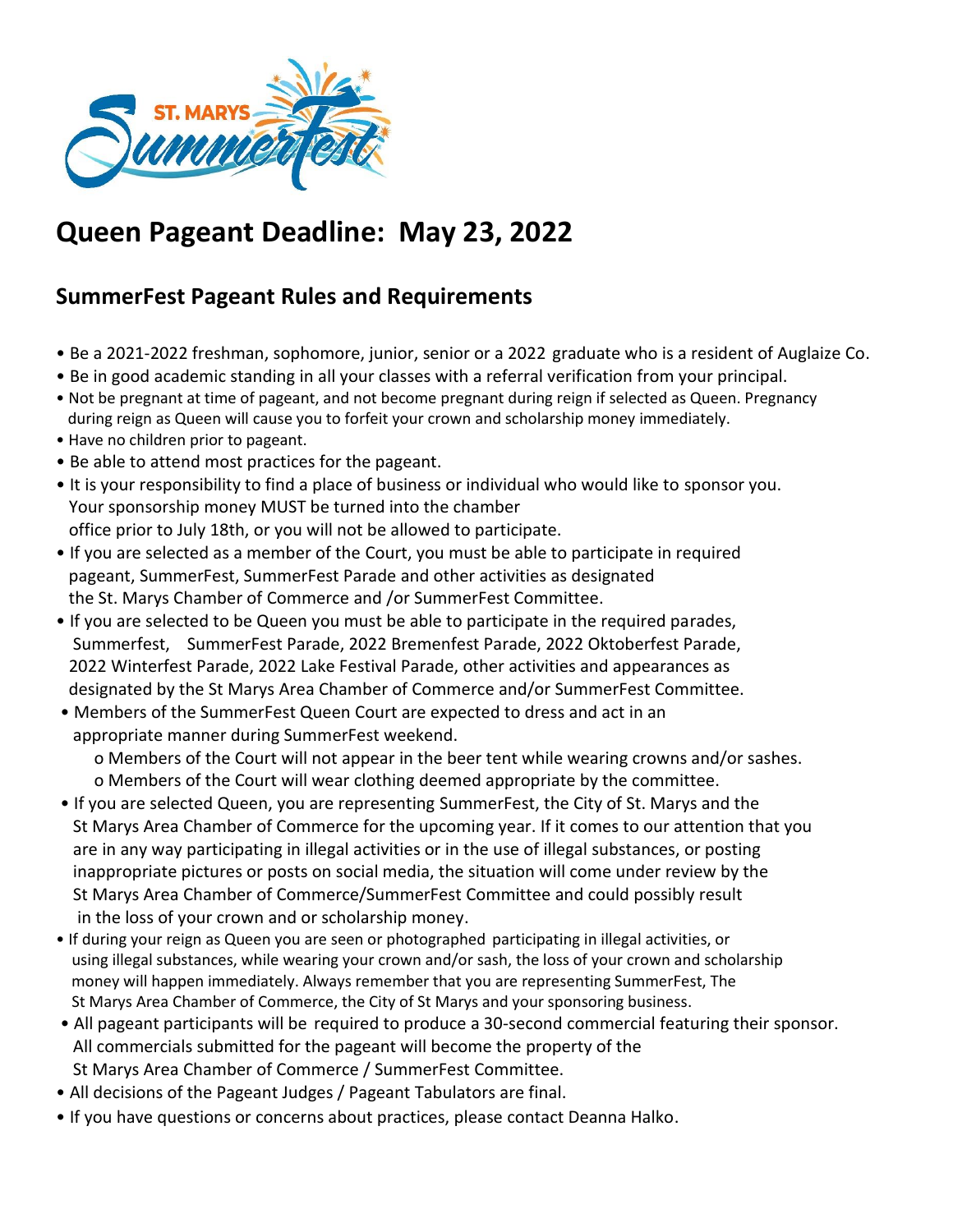If you have questions, please feel free to contact us!

(Deanna 1st please)

Deanna Halko: 419-305-5363

Becky Lauth: 419-305-1563

St. Marys Chamber of Commerce: 419-300-4611

\*Please sign below and turn it in with your application by May 23, 2022. The first 20 girls will be selected. A waiting list will be started if more than 20 girls sign up.

The document needs to be signed by pageant participant and their parents before being allowed to participate.

By signing this document, you agree to the above terms and conditions.

#### **Queen Pageant Deadline: May 23, 2022.**

| Pageant Participant Signature & Date: |  |
|---------------------------------------|--|
| Participant Parent Signature & Date:  |  |
| Participant Parent Signature & Date:  |  |